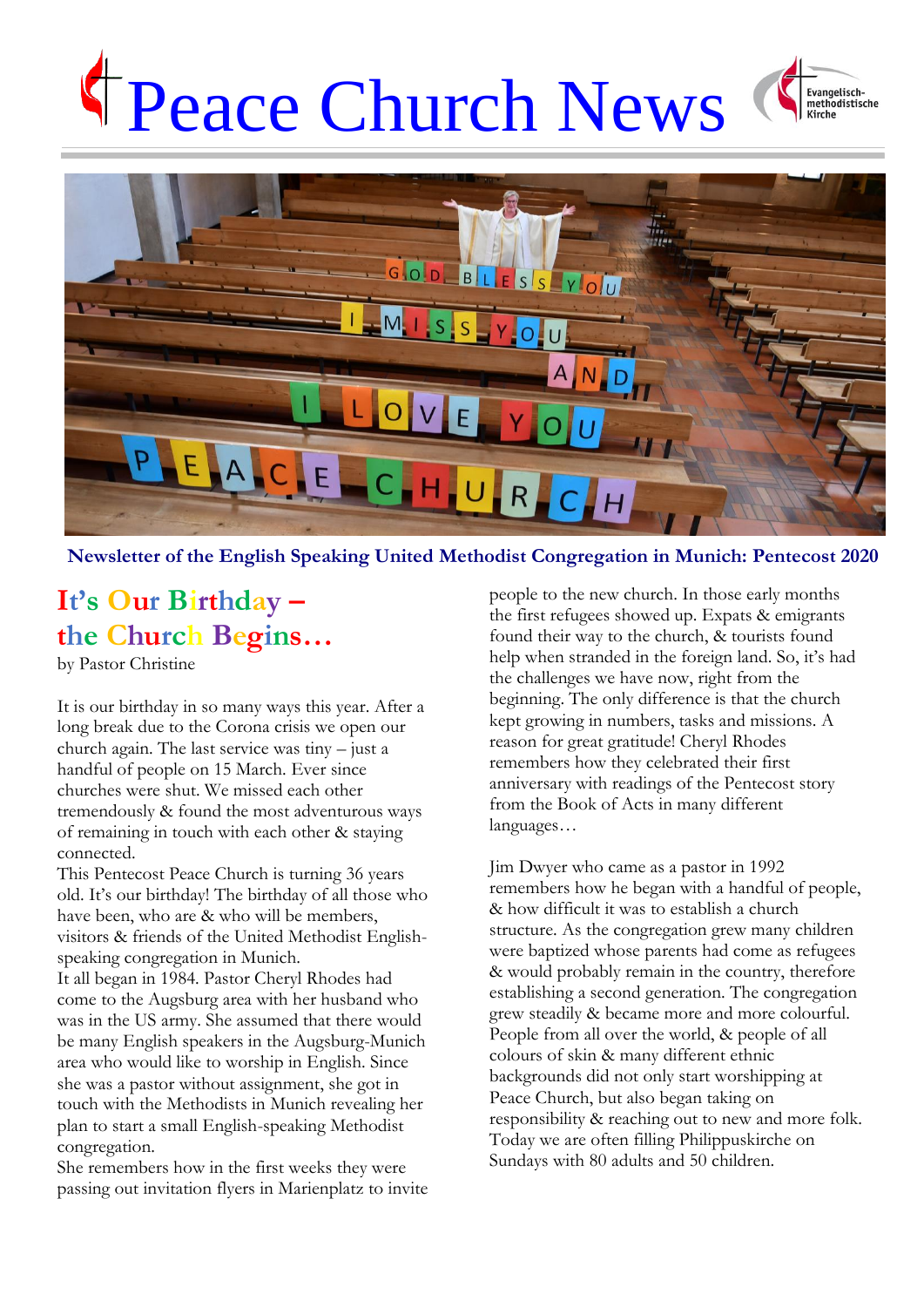But it is not only the birthday of Peace Church on Pentecost, it is the birthday of the Christian church all together. Pentecost is the day on which we celebrate the coming of the Holy Spirit. The Spirit which came as it is described in Acts, like a rushing wind, a flickering tongue of fire, which sent those gathered out into the streets to the crowd, to tell them what was happening. This is the Spirit which made them so excited that people thought that they must have had too much to drink – at nine o'clock in the morning. This is the Spirit which calls us to move as well – especially in this time of Pentecost: to act, to take courage, to live the heights and depths of the life God gives us, to pray, to weep, to sing, to grieve, to be angry, to laugh, to confess, to challenge, to change – ourselves & the world we live in.

The story of Pentecost begins with the disciples on their own in a room, shut up alone, in their tight-knit group. **The Spirit comes, & suddenly they are on the street amongst the people gathered from throughout the world, shouting about what God had done. Now, this is not exactly what we are asked to do in those Corona times with social distancing and shut-down**.

**But one thing that was true then is true today too: God's spirit turns people, opens them, shifts their focus – all things we need desperately at the moment. The first Pentecost people in Acts 2 were then free from fear. The events of Pentecost had called the Jesus followers into the freedom of God! That is my wish for us too: fearlessness because we are loved & led by God. God's grace sets people free and gives them courage.** 

God's Spirit brings us the gift of God's freedom and opens us to the eternity of God's truth. The Spirit challenges us to see where the rushing winds break through the gates of our existence & move us through & out & on. It challenges us to open the closed doors of the rooms in which we find ourselves, move on even though we don't feel safe and secure, move out into the world of all those who suffer from illness, oppression, discrimination, persecution.

With our eyes opened to God's freedom and truth, with our memories of the times before Corona, we can follow God's call to dream God's dream, see the vision of the "new heaven and the new earth" and believe in and work for something better – with the means we have now and with the wonderful talents and ideas we will be given for un uncertain future.

#### Let our prayer be:

*"O Holy Spirit, whose presence is liberty, grant us that freedom of the Spirit which will not fear to tread in unknown ways, nor be held back by misgivings of ourselves and fear of others. Ever beckon us forward to the place of your will, which is also the place of your power, oh ever-leading, ever-loving God. Amen."*



### Opening the Church Again Time for Experiments

#### **It's time for experiments! Yes! Trying out new things… No risk, no fun!**

**We have to reshape our church life and invent worship services new.** We have to learn to live with ideas & plans which may only last a week or two, & then we may have to change things again. We must be open to trying out, we must be willing to make mistakes & let others make mistakes. And in all this we are invited to see how manifold our ideas & talents are, how flexible we are, how imaginative, rich, maybe sometimes crazy we can be.

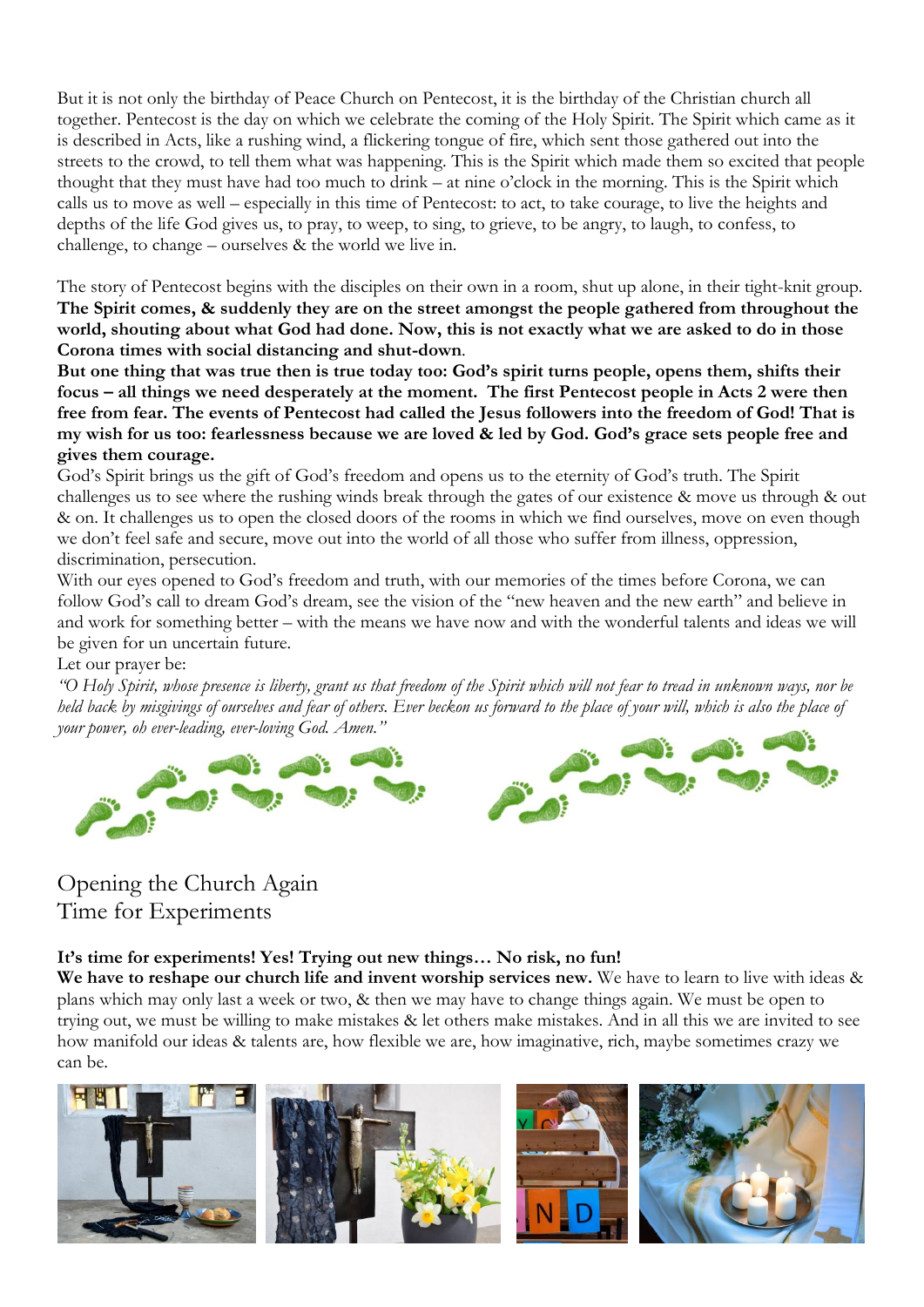#### **So, when we re-open the church we must be prepared for many things that have changed and will surprise us.**

#### **With the Covid-19 regulations…**

- We are allowed 50 places in the Philippuskirche building. They are signed with a cross. Where there is no cross one must not sit! Families must sit together, couples, households too.
- We are only allowed services; no Bible studies, no Sunday School, no church coffee, no meetings, no choirs, no music group, no hanging around and chatting with each other after the service – neither in the church nor on the sidewalks in front of the church. (If you want to meet us with someone – only persons from one other household – you must organize that beforehand and privately).
- There are strict regulations for the use of bathrooms. Signs and markings will guide people.
- The fellowship hall must not be used.
- Before entering the church everybody must pass by a table with disinfectant spray (for the hands), masks (can be given to people if they don't have their own), a sheet with regulations how to stick to the social distancing and the protection of each other, a service sheet, and a list with the participants names and telephone numbers.
- At such a table we need 5 stewards who inform people, help with disinfection, hand out papers and lead the people to their seats. They must sit where seated and nowhere else.
- No walking around the church unless you are asked to. Parents must make sure their children stay with them!!!
- Singing is allowed but we must wear our masks.
- Everybody has to keep a distance of 2 metres around themselves. No touching, no hugging, no kissing… No physical contact!
- No sharing of any food, toys, presents or other things. (this sounds not very Christian, but here we go…).
- We have to use one door (our current main entrance) for entering the church, and the door at the front right-hand side to exit the church. Arrows on the floor will show people the way where they can walk.
- We are not allowed to use hymnals or instruments. No other materials or visuals.
- If you are invited to an activity, stick strictly to the rules the worship leaders tell you. (There will be a prayer wall in the church. Please note that you will have to bring along and use your own pen!)
- A worship service must not be longer than 40 minutes.
- After the blessing and while the postlude is played people must begin leaving the church, one after the other, with 2 metres distance in between each person – exceptions are families. Families are asked to leave together!
- The pastor will be standing at the exit to bless you with a bow. Someone else will be holding an offering plate to give you the opportunity to donate to the church who desperately needs your money. (With every service which did not take place we are missing around 200€), so please consider giving generously.

**On Pentecost Sunday, 31 May 2020,** we offer a "worship service to go". The church is open from 12 noon to 3pm, with short services starting at 12noon, 1pm and 2 pm. They last for 30 to 40 minutes, then music is played until the next worship part begins. Each little worship will be exactly the same, so, you won't miss out on anything.

#### **Please do not all come at 12 noon, plan on coming at 1pm or 2pm too.**

**We can only let about 50 people in, then people have to wait. We will let new people in after the first ones have left. Please plan in that you may have to wait and don't be frustrated, if waiting is the case. Thank you!**

**Most important is that we are allowed to meet again and that we rejoice in what we have now and dream big of a better future. Let us all look forward to meeting again!**